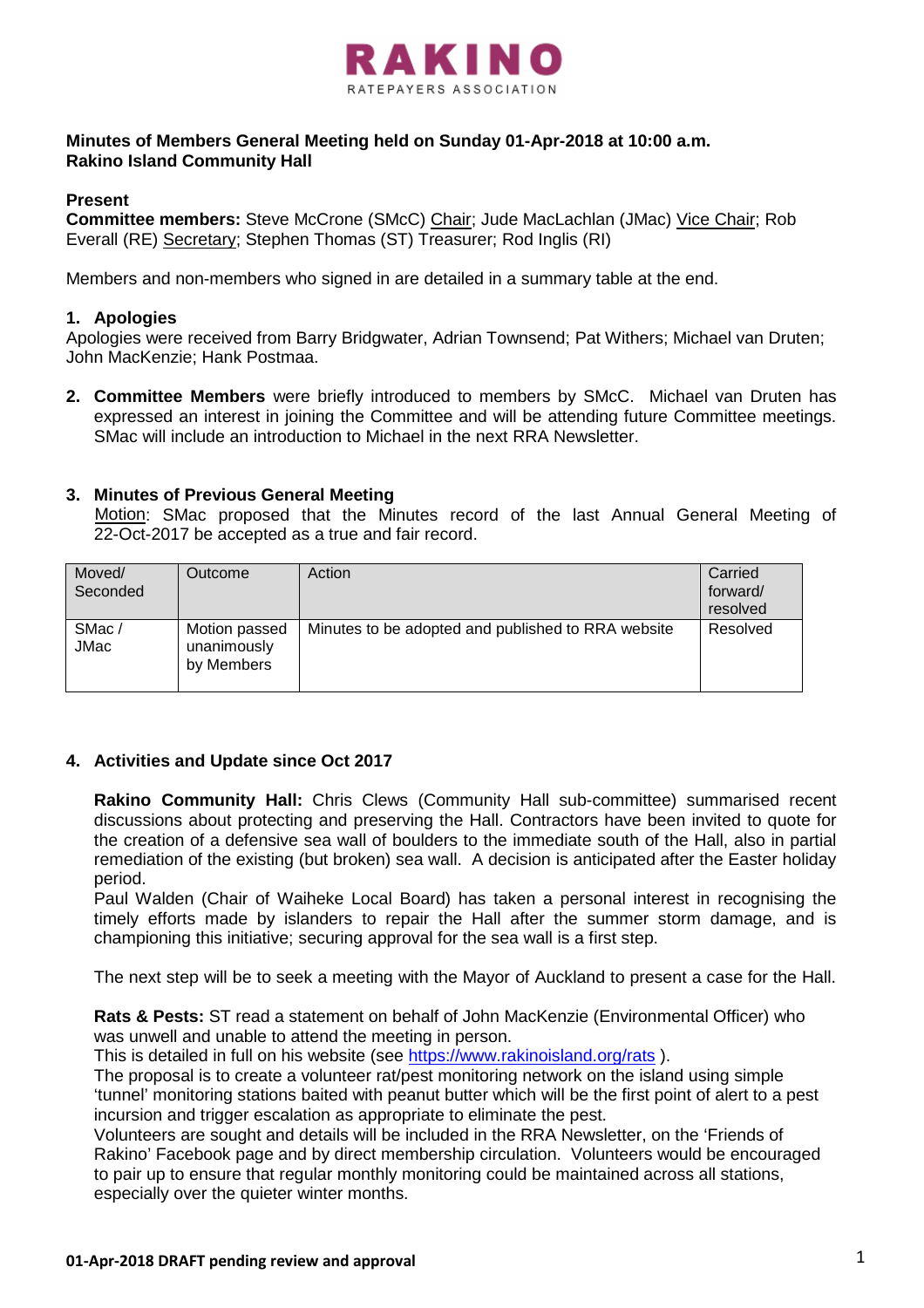

**Dragon Boats & Easter Egg Hunt:** the postponed boat races were held on Easter Saturday in Sandy Bay and were well attended.

Thanks in particular to Sue Plummer, Les Chapman, John Beasley and Steve McCrone/Adrian Townsend who made it happen.

Special thanks also to Pip Livesay who graciously took on the task of running the Easter Egg hunt which followed the Dragon Boat races.

**Marine Reserve:** Rod Inglis sits on the RRA sub-committee for strategy.

He was approached by an islander to investigate what was involved in creating a marine reserve in the environs of Rakino. Rod talked about the Hauraki Gulf forum, Sea Change and Legasea, organisations with the shared objective of arresting the depletion of sea life in the Gulf whilst improving the sustainability of fish stocks. He has talked to leading figures in the field, such as Raewyn Peart and the Neureuter family (owners of Otata and the Noises) to understand what the implications, impacts and benefits of creating such a reserve could be, identification of all the stakeholders and (vitally) the critical science that has to underpin any such proposal.

Rakino sits in the middle of a potential chain of protected areas and its involvement would enhance conservation efforts in the Gulf as well as create an enriched local environment on and around parts of Rakino for future generations to enjoy.

Rod confirmed that this is still very early in the process of investigation and discovery, and that once a comprehensive landscape of facts had been assembled a presentation would be made to the Rakino community to report on the options identified, plus potential initiatives and to thus seek local opinion and input before any further action was instigated.

It was opened to questions from those attending:

Martin Plummer asked about the potential loss of the right to fish.

Another concern raised by Bev Postmaa was the imperative to protect what makes Rakino unique within the Gulf and not see it fall victim to commercial exploitation.

It was stressed by SMcC that RRA does not 'own' nor is it championing this potential project, but it is using expertise from within the community to investigate and report back to islanders and share what it finds out so that it may be debated to arrive at a community decision.

**Pukeko Cull:** Stacey Thomas advised that she has been liaising with fellow 10-acre land block owners to organise a pukeko cull in the appropriate hunting season and under licence, and has a good level of support within that group to see pukeko numbers reduced. She will research the approach taken on Great Barrier Island (Coastal Pest Solutions were the contractor involved, per JMac) and consult with DOC.

Ultimately, this is a matter for private land owners to act as they see fit on their own properties and is not a matter that is open to public consultation, nor does it require public permission, although it is anticipated that there will be some in the island community who would not agree to a cull.

RRA has an obligation to notify and communicate to the community, but has no involvement in any cull activities.

# **5. New / General Business:**

SMc thanked everyone who supported the Easter events.

It was suggested that in future Easter Egg Hunts, the rule should be to collect one then drop out to ensure that everyone has a chance to find an egg. A template for running future events will be created.